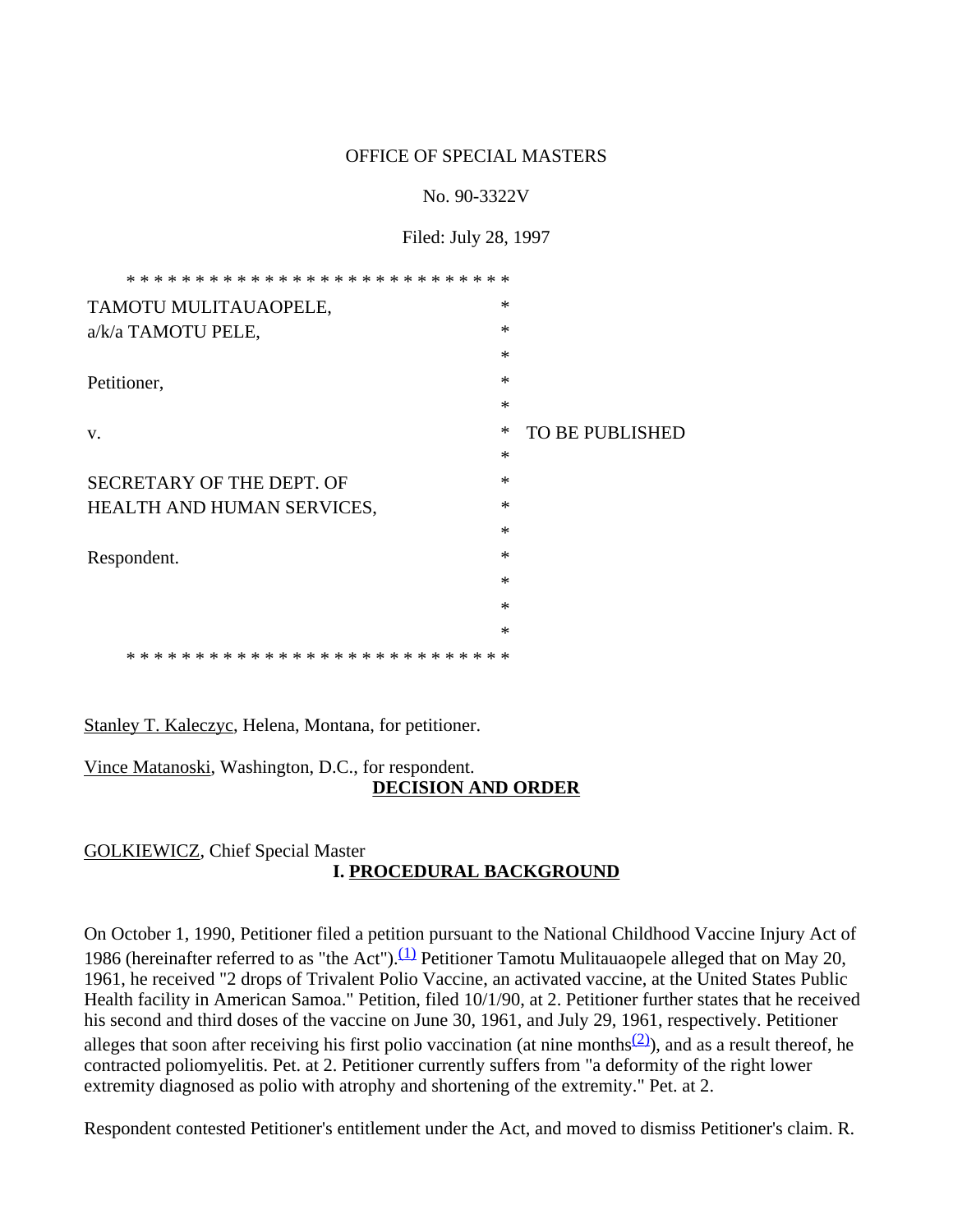Rpt, filed 6/17/93. First, Respondent argued that Petitioner failed to clearly identify which polio vaccine (s) he received. The Petition alleged an oral polio vaccine was given; in contrast, Dr. LeiatoTupua's affidavit (dated 11/23/92 and filed 12/11/92) indicated Petitioner received an inactivated polio vaccine (IPV). R. Rpt. at 1, 2-3. Second, Respondent alleged Petitioner failed to demonstrate "he received any polio vaccine prior to the onset of his paralytic polio." R. Rpt. at 1, 2-3. Lastly, Respondent contended that, assuming Petitioner was alleging he received IPV, he failed to prove his injury was caused in fact by the vaccination, since paralytic polio is not a table injury for this vaccine.  $(3)$  R. Rpt. at 1, 3-4.

From June 1993 to January 1997, the parties supplemented the record in this case. Their efforts were complicated by several factors: Petitioner's vaccinations occurred over thirty years ago, the immunizations were administered in American Samoa, many of Petitioner's early medical records have been destroyed and/or are conflicting, and the American Samoan Government's records on their polio vaccination process and/or any test shipments received are unavailable and cannot be found.<sup>(4)</sup> At this time, one factual issue requires resolution before the case can proceed: did Petitioner receive an oral polio vaccine (OPV) or an inactivated polio vaccine (IPV) in the Spring and Summer of 1961? The court conducted a hearing on January 13, 1997, wherein Petitioner presented the telephonic testimony of Faatafuna Afalava in support of his allegation that he received a series of OPV vaccinations between May 1961 and July 1961. Ms. Afalava worked as a licensed practical nurse in American Samoa from 1948 until her retirement in 1990, and was the Assistant Director of Public Health Nursing in American Samoa from 1962 through 1990. The parties presented post-hearing arguments on May 12, 1997. After reviewing the entire record, and for the reasons set forth below, the court finds Petitioner did not receive a trivalent oral polio vaccine, as alleged, in May 1961-July 1961; in other words, assuming a polio vaccine was received at that time, it was the IPV.<sup>(5)</sup> A full discussion of the evidence before the court follows.

# **II. DISCUSSION AND LEGAL ANALYSIS OF THE FACTUAL EVIDENCE PRESENTED**

# **A**. **Petitioner's Evidence**

Petitioner relied primarily on two pieces of evidence to support his allegation that he received a series of oral polio vaccines beginning in May 1961. The first was Petitioner's International Certificate of Vaccination, filed 10/1/90. The second was the testimony of Faatafuna Afalava, as presented at the January 13, 1997, hearing and by her affidavit dated March 13, 1996. Because Ms. Afalava testified she created the International Certificate of Vaccination, the significance of this evidence will be discussed in combination with the analysis of Ms. Afalava's oral testimony.

# **Testimony of Faatafuna Afalava and the International Certificate of Vaccination**

Ms. Afalava worked as a licensed practical nurse in American Samoa from 1948 to 1990; her duties included visiting the various villages and providing immunizations to children. Tr. I at  $7.\overline{60}$  From 1962 until her retirement in 1990, she was the Territory's Assistant Director of Public Health Nursing. In this position, she supervised the field nurses' work and handled the "record keeping of immunization records of all the children." Tr. I at 8. In addition, as the Coordinator for the immunization program, she "prepared the international certificate or vaccination card for the children who [were] ready to move out or off [the] island to the United States" $(2)$ ; this vaccination information was necessary for school admissions and general infant care. Tr. I at 8, 14.

In 1990, before her retirement, Ms. Afalava prepared Petitioner's international vaccination card. Tr. I at 10. This card was filed with the Petition as Exhibit 1. To prepare the card, Ms. Afalava consulted a computer printout of Petitioner's immunizations; Petitioner's individual baby record(s) could not be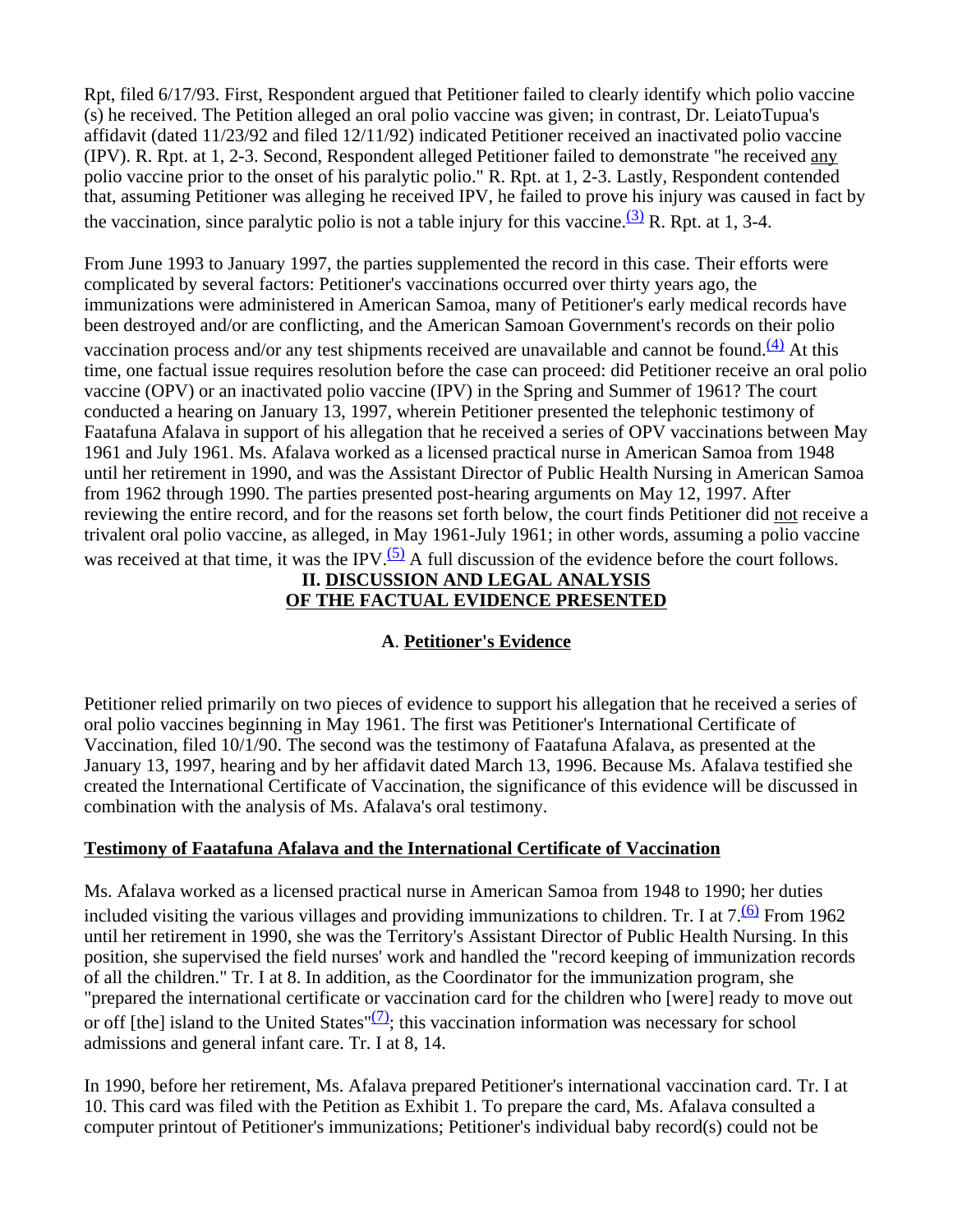found. Tr. I at 10-11, 19. It appears from Ms. Afalava's testimony that the American Samoan government had a local "computer systems" office which managed the government's limited computer base; this office and computer system were created several years after Ms. Afalava became the Assistant Director. Tr. I at 27-28, 32. Apparently, other governmental offices, including the public health office, were not equipped with their own computer systems in 1990. Tr. I at 32. The system contained an "immunization" file; the immunization information for the children of the island was entered into the computer by government employees assigned this task $\frac{(8)}{8}$ . Tr. I at 19, 20. The computer systems office periodically printed out the information contained in the computer's immunization file. Tr. I at 11, 32, 34. The computer systems office then notified the public health office that the paper printouts could be picked up by public health personnel. Tr. I at 32, 34-35.

Ms. Afalava testified that the printout relevant in this case indicated Petitioner received only DPT and "trivalent polio" vaccines (Tr. I at 11, 19); she stated, "I found out from there [*i.e.*, the computer printout] it was a trivalent polio because trivalent polio is the same as Sabin polio." Tr. I at 11. Initially, when filling out the card, Ms. Afalava attested she began writing down Salk Vaccine; after reviewing the printout she entered trivalent polio.  $(9)$  Tr. I at 11. She attributed her initial thought that Petitioner had received the Salk vaccine to her understanding that between 1944 and 1948, when she was in nurses training, the Salk polio vaccine was being administered. Tr. I at 22. Most compelling for Petitioner, however, is Ms. Afalava's confirmation that the vaccination record in the printout indicated "two drops" of the shot were administered. Tr. I at 11. She averred, "During my experience working for the public health department, oral dosages of vaccines were always recorded as 'drops.'" Affidavit of Faatafuna Afalava, dated 3/13/96, filed 3/25/97, at 2. Although she did not administer the vaccine to Petitioner, Ms. Afalava noted placing the drops in sugar was the way it was given in 1960 and 1961 $\frac{(10)}{(10)}$ . Tr. I at 12. She elaborated that the "two drops were dropped into the block of sugar"...and then they "divided the block of sugar" to make the oral administration to infants easier. Tr. I at 11-12.

Ms. Afalava remembered administering trivalent OPV, but could not recall when the vaccine was first used on the island or when she herself first administered the OPV. Tr. I at 24-25. This brings into question her earlier statement that she recalled giving sugar cubes in "1960 and 1961". Tr. I at 12. Even after becoming the Assistant Director, she administered vaccinations when the office was short-staffed with nurses. Tr. I at 25. Immunizations were provided in different locations. Individuals living near the office could receive them there. Others would receive them at an immunization clinic planned by the village nurse; the mayor of the village would gather the children together for the vaccinations. In other cases, nurses would make house-calls. Tr. I at 26. No matter the manner of administration, Ms. Afalava testified that the nurses worked only Monday through Friday, not on the weekends; they were not paid by the government for weekend work, Ms. Afalava implied. Tr. I at 26-27, 33.

Ms. Afalava also discussed her role in the ordering of the polio vaccine. Her testimony on this point was rather convoluted. In any event, from the court's review of the testimony, it appears at some point, and clearly after 1962 when Ms. Afalava became the Assistant Director, the nurses "filled out the form for the order and gave it to the front office [ <u>i.e.</u>, "medical supply" office]."<sup>(11)</sup> Tr. I at 17. The "medical supply" office would then order the vaccine from U.S. manufacturers located off the island. When the medical supply office received the vaccine from the supplier, the vaccines were kept in a freezer; the nurses then obtained the vaccine from the medical supply office. Tr. I at 13, 17, 29-31. Ms. Afalava remembered that in the beginning of 1961, the trivalent OPV was ordered directly from a U.S. manufacturer. Tr. I at 16-17, 18. She remembered it was this year because it was "the time the Navy moved away from [the] island." $\frac{(12)}{2}$  Tr. I at 17.

Petitioner pleaded for court leniency given the unavailability, by no fault of Petitioner, of some records in this case. Petitioner contended the printout which Ms. Afalava relied on was based on governmental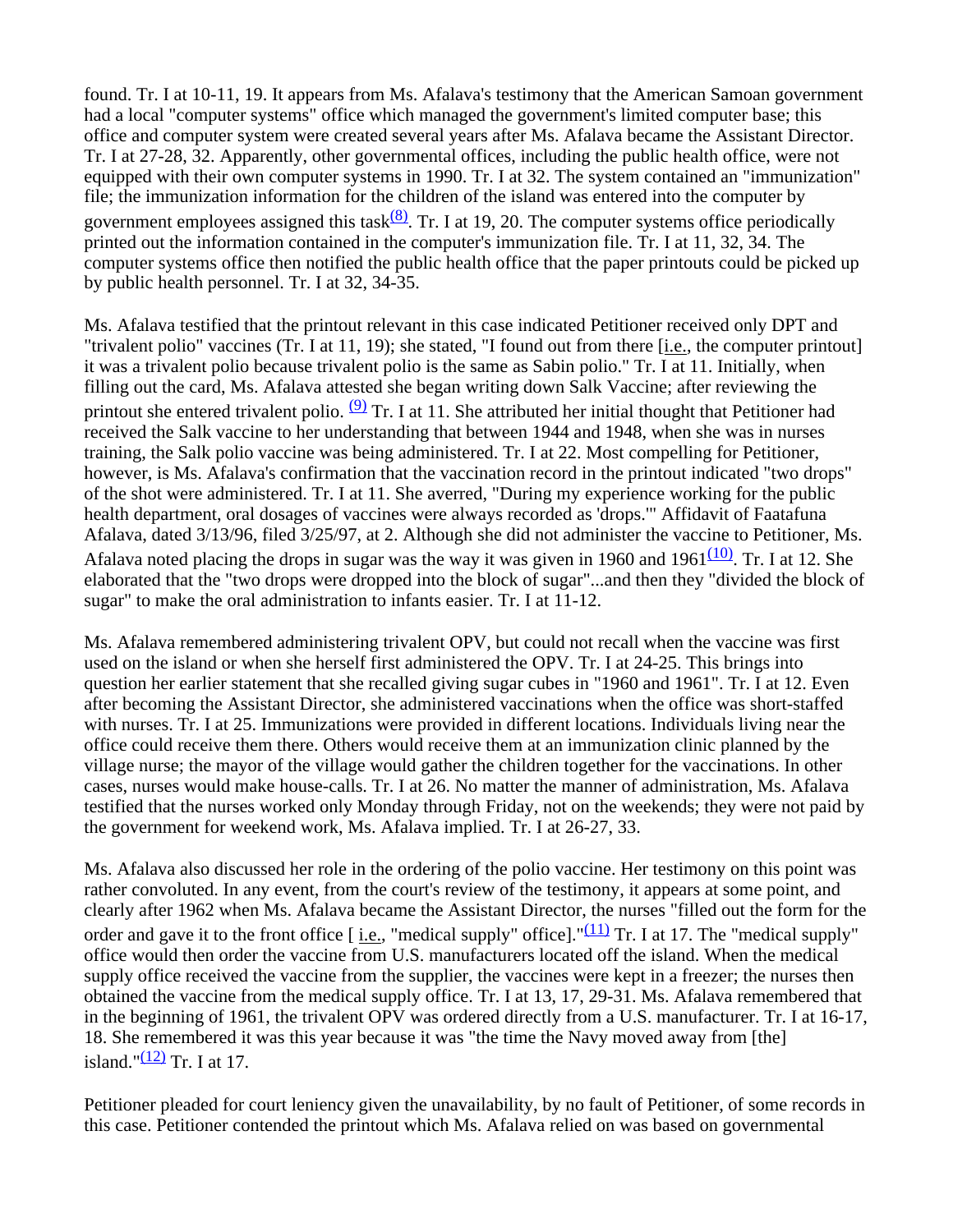business records which were themselves based on original records created contemporaneously with the administration of the vaccinations. Petitioner deemed this the "best evidence" available; the printout itself, as well as the original records, were unavailable. Tr. II at 6, 7. Petitioner further asserted Ms. Afalava's testimony corroborated the printout information that OPV was being administered in 1961. Tr. II at 7. Petitioner deemed her testimony all the more reliable because although she expected the inoculation was Salk, she later determined it was the trivalent vaccine after reviewing the printout. Tr. II at 23. In addition, Petitioner argued Ms. Afalava's testimony did not preclude that some nurses may have provided inoculations on the weekends. Tr. II at 23. Lastly, Petitioner conceded the inconsistency of the records on the onset issue, but noted that the historical information provided by the mother in some medical records was substantiated by Semalama Godinet's affidavit that Petitioner became ill in the Spring of 1961. Tr. II at 25.

Respondent, on the other hand, questioned the reliability of the vaccination card and Ms. Afalava's testimony. Counsel noted that the vaccination card was created almost thirty years after the inoculations were allegedly given. Moreover, the "source of information that went into that document [i.e., vaccination card] is not contemporaneous either. Ms. Afalava testified that she received the information from a computer printout, not from original records. So, essentially, we don't know what any of the original records would have said in this case." Tr. II at 14. In reviewing Ms. Afalava's recollection of events, Respondent argued that the events happened over thirty years ago, memories were likely to fade, and Ms. Afalava thought, in 1990 when she prepared the vaccination card, that Salk was being administered in 1961, thus demonstrating her failing memory and inconsistent testimony. Tr. II at 14-15. In addition, two of the alleged vaccination dates were Saturdays, and Ms. Afalava confirmed that vaccinations were not given on the weekends. Tr. II at 15. Ms. Afalava also indicated the vaccine came directly from the manufacturer, but Respondent noted his evidence showed no companies were licensed for monovalent OPV distribution until August 1961; trivalent OPV was not licensed until June 1963. Tr. II at 15-16. Lastly, Respondent not only contested the dates alleged and indicated that the medical records reflected the first OPV was received October 15, 1962 (Tr. II at 15, citing P Exh. 3 at 117); but he also questioned whether Petitioner had shown the onset of injury was *subsequent* to any vaccinations. Tr. II at 20-21.

The court finds Respondent's arguments persuasive. Under  $\S 13(a)(1)$  of the Act, a special master may not make a finding of entitlement based on the claims of petitioners alone unsubstantiated by medical records or medical opinion. While contemporaneous medical records have been found to be more probative than witness testimony, clear, cogent, and consistent testimony can overcome missing or contradictory medical records. See Tweten v. Secretary of HHS, 26 Cl. Ct. 405 (1991); see also Stevens v. Secretary of HHS, No. 90-221V, 1990 WL 608693 (Cl. Ct. Spec. Mstr. Dec. 21, 1990). Thus, although contemporaneous medical records are not required to prove the fact of vaccination, the sufficiency of the evidence must be weighed under the preponderance of evidence standard, and therefore in light of the entire record. See Centmehaiey v. Secretary of HHS, 32 Fed. Cl. 612 (1995), *aff'd* (Fed. Cir. Dec. 15, 1995). It is with these legal principles in mind that the court reviews Ms. Afalava's testimony.

Clearly, this case is plagued by missing and contradictory medical records. Ms. Afalava's testimony was presented to provide the missing link, i.e., that Petitioner would have in 1961 and did in fact receive a series of oral polio vaccinations in May-July 1961. However, the court seriously questions the reliability of the vaccination card upon which Petitioner's allegations are based. The card was created in 1990, founded on a printout resulting from information placed in the computer several years after Ms. Afalava became the Assistant Director in 1962 (the computer system itself was not installed until sometime after 1962). Simply put, none of the information relied on by Ms. Afalava or provided in the computer file and subsequent printout is contemporaneous with the vaccinations themselves, and although medical records closer in time to 1961 yielded conflicting information as to which polio vaccine was administered when,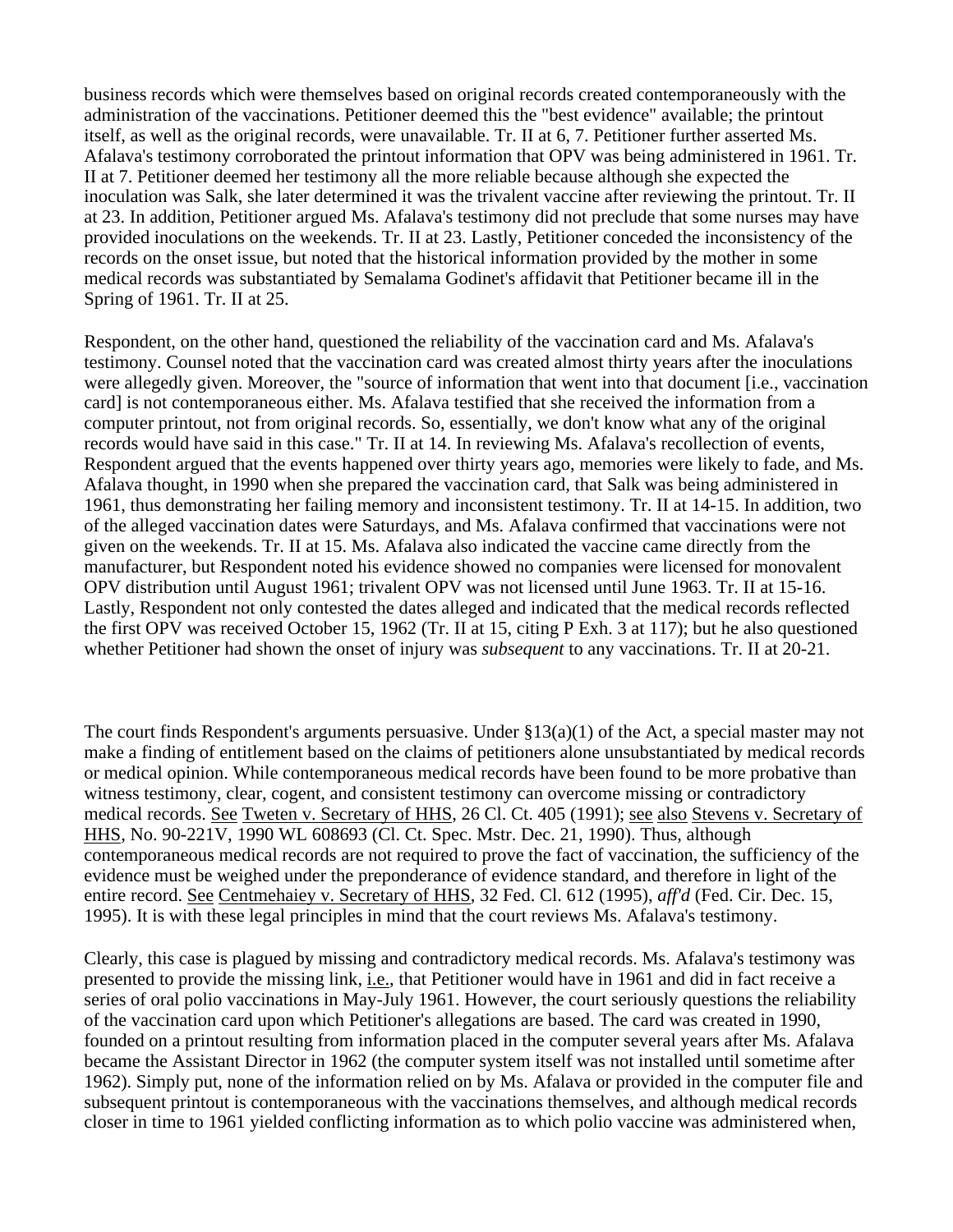*no records substantiate Ms. Afalava's reading of the printout that trivalent OPV was given in May-July 1961*. Indeed, Respondent's evidence outlined later in this decision reveals trivalent OPV was not even approved by the Food & Drug Administration until June 1963. Even if the court were to find, as Ms. Afalava testified in part, that government employees (or nurses, the testimony is unclear), acting within their scope of governmental duties, accurately entered the island children's immunization information into the computer from the original medical records, this finding would not outweigh the other evidence submitted in this case, most compelling of which is that trivalent OPV was not approved until 1963. Lastly, no evidence exists to substantiate Petitioner's allegations that isolated shipments may have made their way to American Samoa.

In addition, Ms. Afalava's own testimony reveals her difficulty in recollecting the events of the time. In preparing the vaccination card in 1990, she expected the vaccine given in 1961 to be Salk; however, she later testified that clearly in 1960 and 1961, OPV was being given. She even detailed the procedure by which it was administered to infants at that time. In the end, Ms. Afalava could not remember when the OPV first came to the island, or when she herself first administered the vaccine; although she could recall it was ordered from a U.S. manufacturer. This leads the court to believe that Ms. Afalava's specific recollection of the events which occurred thirty years ago has simply been diminished by the passage of time; her testimony does not overcome either the medical records which have been filed or the evidence submitted by Respondent.

The court's discounting of Ms. Afalava's testimony that OPV was **the** polio vaccine given in 1961 is further supported by Petitioner's own submissions, which either unpersuasively supported Petitioner's claim, or outright supported Respondent's contentions. A discussion of that evidence follows.

# **Affidavit of Julie Hail dated 6/13/96**

Ms. Hail, Petitioner's counsel's paralegal, informed the court, in various affidavits, of her exhaustive efforts on behalf of Petitioner to obtain support for his claim. $\frac{(13)}{(13)}$  In Ms. Hail's June 13, 1996 affidavit, she attested to a conversation she had on May 28, 1996, with Dr. Nkowane, a physician with the World Health Organization. Ms. Hail testified:

Dr. Nkowane advised me that the World Health Organization in Geneva, Switzerland, has no information on specific countries where polio vaccines were distributed in the late 1950s and early 1960s and further advised that because there were so many trials and studies conducted during that period of time, it is impossible to determine where, globally, the live polio vaccine was distributed and by whom.

Affidavit of Julie Hail, dated 6/13/96, filed 6/19/96, at 2-3. Despite her request, Dr. Nkowane would not sign an affidavit and instead referred Ms. Hail to the Organization's legal department for confirmation of the information he provided. Affidavit of Julie Hail at 3. As truthful as Dr. Nkowane's statement might be, this information provides no persuasive evidence that any studies were conducted in American Samoa in 1961. Furthermore, evidence submitted by Respondent, and discussed later in this decision, convincingly tips the balance in the government's favor that OPV was not administered in American Samoa at the time of Petitioner's vaccinations; it would be pure speculation to believe otherwise.

# **Debra Taub's letter to Julie Hail dated 12/7/92**

On December 21, 1992, Petitioner filed a letter dated December 7, 1992, from Debra P. Taub, a Consumer Safety Officer with the Food and Drug Administration of the Department of Health & Human Services. $\frac{(14)}{14}$  Apparently, Ms. Taub was responding to a request for information made by Ms. Hail for "information regarding the availability of injectable polio vaccine in 1961." Ms. Taub responded that six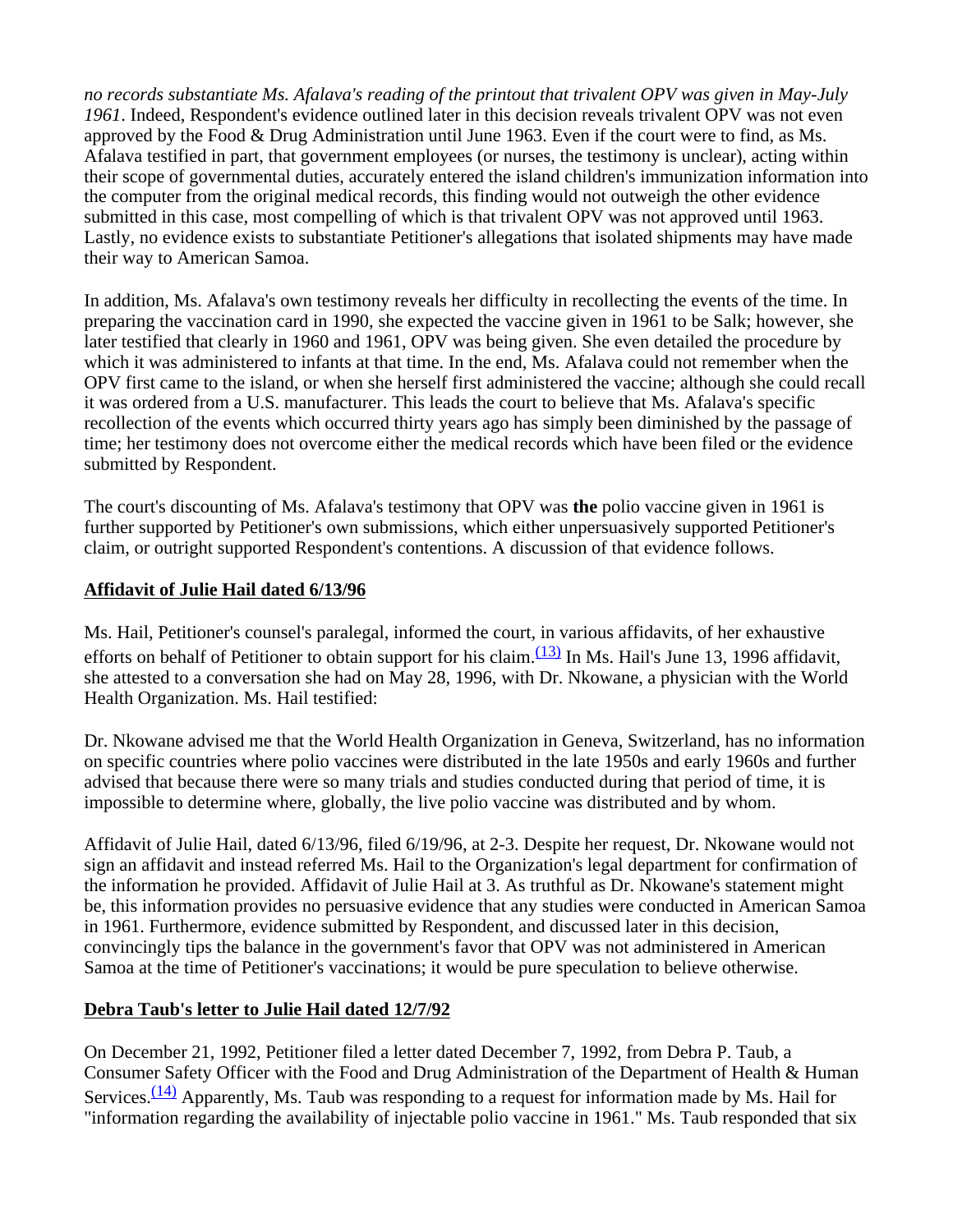companies were licensed to manufacture the *injectable* polio vaccine in 1961. However, this information does not support Petitioner's allegations that he received OPV in 1961. Oral polio vaccine was, and always has been, given orally (hence the name), whereas inactivated polio vaccine was provided by injection. This information only substantiates that the IPV was available in 1961, which is not in dispute. Letter from Taub to Hail of 12/7/92, filed 12/21/92, at 1.

#### **Letter from Dr. Leiato Tupua dated November 23, 1992**

On December 11, 1992, Petitioner filed the letter of Dr. Leiato Tupua; he was a retired physician and had been with the American Samoa Hospital. He wrote, "I recalled back in the year 1960 when this boy Tamotu Mulitauaopele Jr. was born and had been hospitalized for such a period of time on treatments due to his affection from a Polio Vaccine that was *injected* into his body." (Emphasis supplied) Dr. Tupua indicated that his son also received and was affected by the "Polio Vaccine Injection". Letter from Dr. Tupua dated 11/23/92, filed 12/11/92, at 1. This evidence persuasively demonstrates that the immunization administered at the time and to Petitioner was the IPV, which was given by injection. Dr. Tupua's statement is made all the more credible by his relation that his son also received an injectable polio vaccine, from which he later died.

#### **Statement of Dr. Albert Sabin**

On October 28, 1992, Petitioner filed a Motion for Extension of Time Within Which to Comply with Order Requiring Affidavit Concerning Availability of Polio Vaccine, wherein he stated:

On September 29, 1992, Petitioner received a written response to a request for information from Dr. Albert Sabin, one of the pioneering researchers in polio vaccine. Dr. Sabin advised it was his opinion that oral polio vaccines were not available in American Samoa until after licensure in December 1962. Dr. Sabin further advised if Petitioner received a polio vaccine in 1961 it must have been the trivalent Salk vaccine by injection.

P Mot. For Extension, filed 10/28/92, at 2. (Emphasis in the original) The court has no reason to doubt the reliability of this information, given Dr. Sabin's stature in the polio vaccine field, and given further that this information was provided by Petitioner despite its damaging effect on Petitioner's case and its support of Respondent's contention that OPV was unavailable.

# **Medical Records**

Although the court is not determining the actual dates of vaccination at this time, it is important to note that of the medical records available, none state that an OPV was administered in May-July 1961, even though typically the medical histories obtained by healthcare professionals often come from parents' own statements. For instance, the Shriners Hospital for Crippled Children, medical history record dated 6/18/92, states "Even though polio immunizations have been practiced for five years in Samoa, the child did not receive Salk vaccine until this year or approximately one year after acquiring the acute disease." P Exh. 3 at p.3 of 161. The physician's orders located at P Exh. 3 at p.26 of 161 states, "9/19/[62], 200pm, 1) give polio #3", whereas the one located at Exh. 3 p.27 of 161 states, "10/15/62, Sabin oral polio vaccine #1 , vo Dr. Watson/J. Buyese (illegible)". Another physician's order states "12/3/62, Sabin oral vaccine #2, vo Dr. Watson...(illegible)". P Exh 3 at p.28 of 161. The history record, dated December 16, 1967, and located at P Exh. 3 at p.43 of 161 states, "He has had routine immunization except for polio." The Shriners Hospital's Contagious Disease and Immunization Report, signed by Petitioner's mother and dated December 2, 1967, states that his Salk vaccines were given 9/21/63 (or this may read 7/21/63, the first number is illegible), 3/11/65, 10/10/66, and 12/1/67; there are no entries under the Sabin oral polio list. P Exh. 3 at p.52 of 161. The Physician's Certificate, dated March 2, 1962, states Petitioner had polio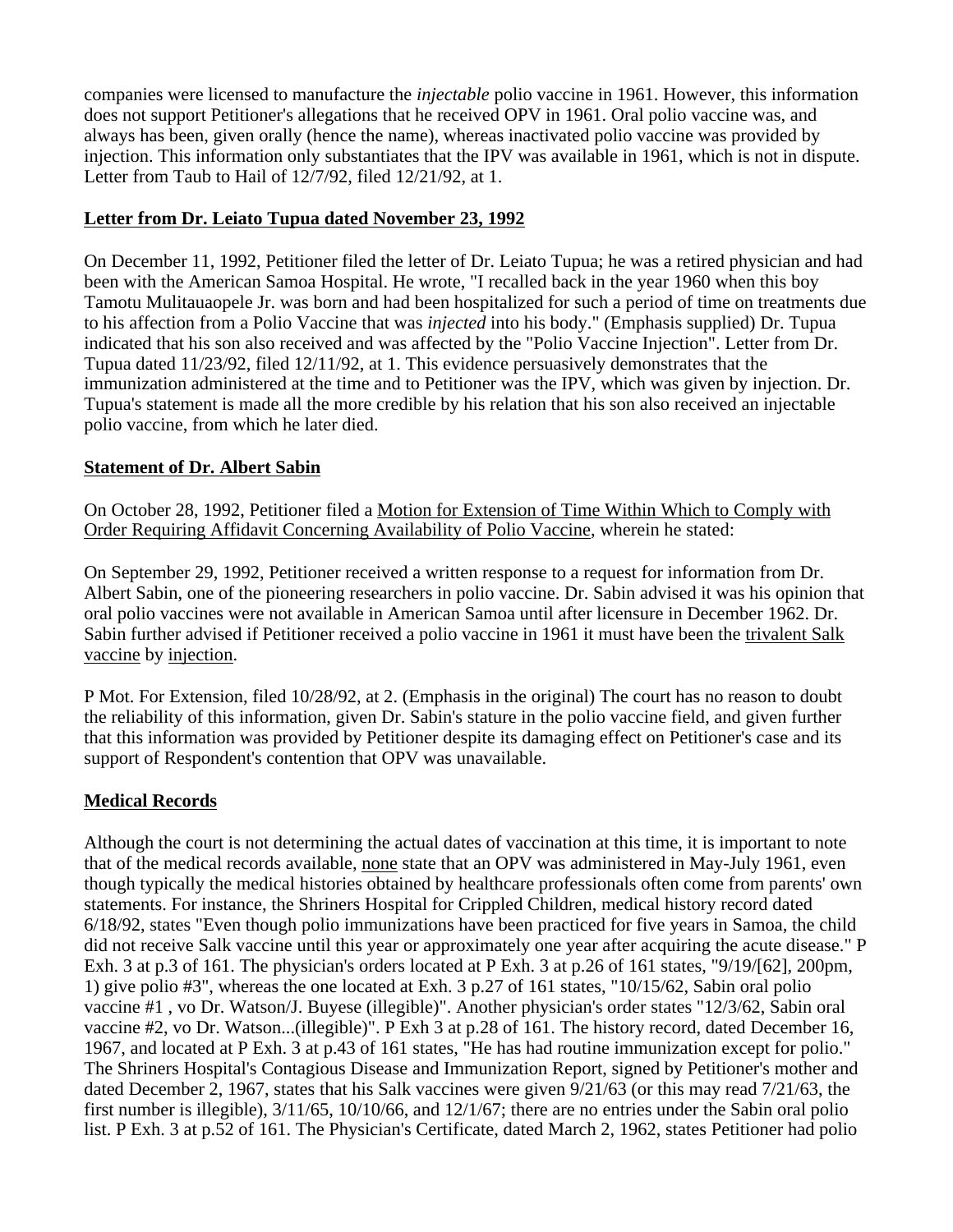in 1960, and that he received his polio vaccine (a distinction between Salk and Sabin was not made) in three doses after the onset of polio. P Exh. 3 at p.107 of 161. Lastly, another Shriners Hospital Contagious Disease and Immunization Report, again signed by Petitioner's mother and dated April 24, 1962, indicates the first three doses of Salk were administered on 1/22/62, 2/19/62, and 9/19/62. It also states that the first Sabin OPV was given 10/15/62, the second on 12/3/62. P Exh. 3 at p.117 of 161. Thus, the medical records show that every vaccine purportedly given was received after the onset of polio in Petitioner.

# **B. Respondent's Evidence**

Under the Vaccine Act, Petitioner carries the burden of proving by a preponderance of evidence each required element. See §300aa-13(a)(1)(A); see also McClendon v. Secretary of HHS, 24 Cl. Ct. 329 (1991), *aff'd*, 41 F.3d 1521 (Fed. Cir. 1994). Respondent's burden of proof is only called upon when allegations arise that a "factor unrelated" to the administration of the vaccination caused Petitioner's injuries.<sup>(15)</sup> See §300aa-13(a)(1)(B). In this case, the determination of a "factor unrelated" is not an issue at this time. Nevertheless, Respondent participated heavily in the fact-finding phase of the case and presented documentary evidence in support of his assertion that OPV was unavailable in American Samoa in the Spring and Summer of 1961. This evidence is outlined and discussed below.

#### **Annual Reports of the Governor of American Samoa for 1961-1963**

In support of their contention that the OPV was unavailable, *by any means*, in American Samoa in 1961, Respondent filed excerpts from the yearly Annual Reports made by the Governor of American Samoa to the U.S. Secretary of the Interior. Those annual reports covered the following fiscal years: July 1, 1960- June 30, 1961; July 1, 1961-June 30, 1962; and July 1, 1962-June 30, 1963. They are marked as Respondent's Exhibits H, I, and J, respectively. The 1961 Annual Report, for the fiscal year ending June 30, 1961, stated: "During the months of November and December 1960, simultaneously with Western Samoa, an outbreak of poliomyelitis occurred leaving a residual of 11 cases with varying degrees of paralysis." R Exh. H, filed 9/16/96, at 2 (p. 25 of the Report itself). The report further stated: "Studies completed to date confirm the poliomyelitis as being due to polio virus, type I. ...Of particular importance now is the need for immunization of the population against poliomyelitis." R Exh. H at 3 (p. 26 of the Report itself).

The 1962 Annual report, for the fiscal year ending June 30, 1962, stated: "Routine immunizations against diphtheria, tetanus, pertussis, typhoid-para-typhoid, smallpox and polio *(Salk)* are given by the division. *The feasibility of administering Sabin vaccine islandwide in the near future is being investigated*." R Exh. I, filed 9/16/96, at 4 (p.28 of the Report itself)(Emphasis supplied).

Lastly, the 1963 Annual Report, for the fiscal year ending June 30, 1963, stated: "Routine immunization against diphtheria, tetanus, pertussis, typhoid-paratyphoid, smallpox and poliomyelitis (*Salk and Sabin*) are given. *Presently, the department is investigating the use of Sabin Trivalent vaccine for island-wide use*." R Exh. J, filed 9/16/96, at 3 (p.35 of the Report itself)(Emphasis supplied).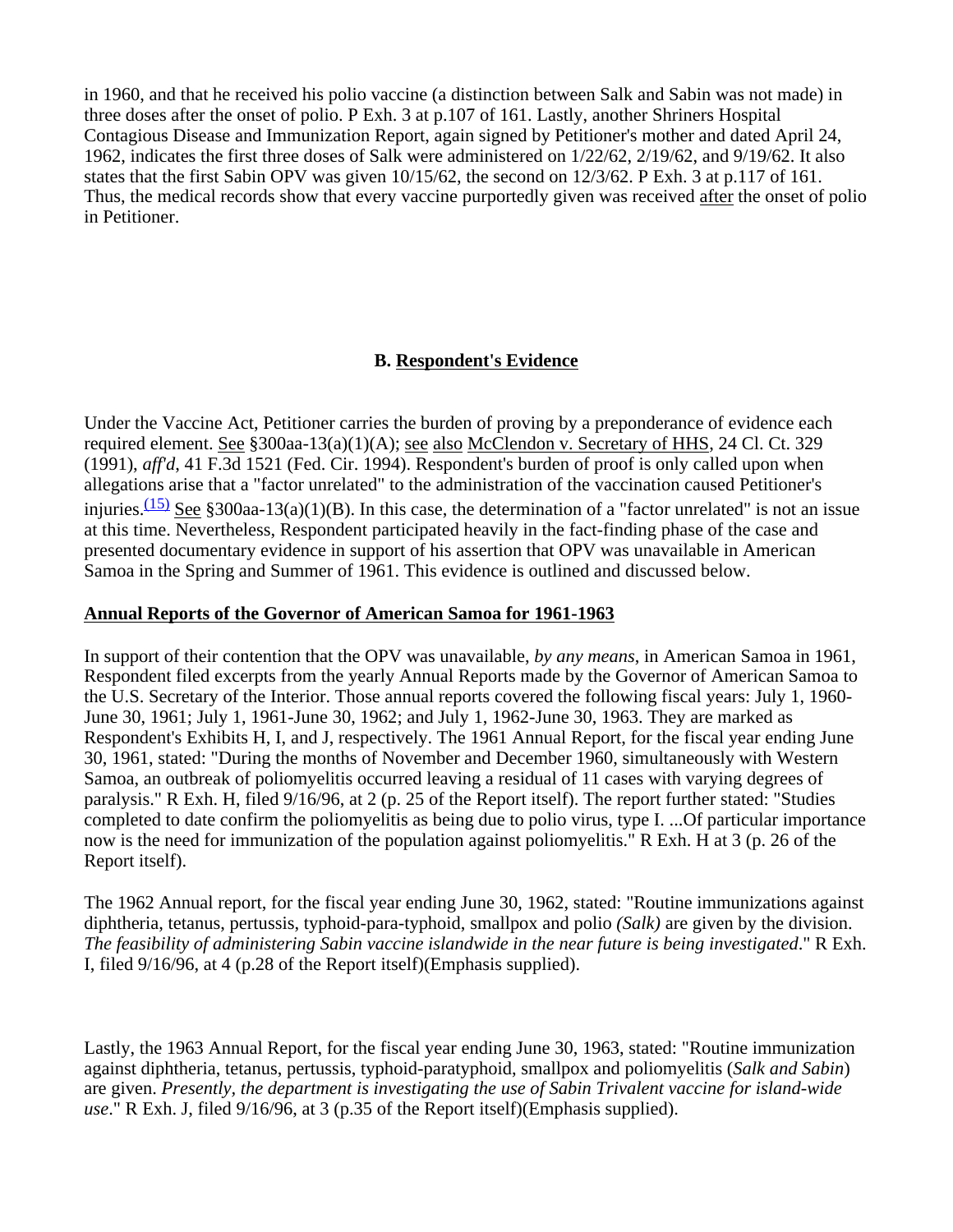Respondent argued in his post-hearing closing that "a fair reading of those exhibits . . . indicates that oral polio vaccine was not being used as a routine immunization or as an immunization on American Samoa prior to 1962." Tr. II at 19. Instead, Respondent maintained the documents suggest that OPV was not available until the 1963 fiscal year (i.e., July 1, 1962-June 30, 1963), and the use of the Sabin Trivalent was under consideration as of June 30, 1963, but was not yet being administered in American Samoa. Tr. II at 19-20.

Petitioner, asserting that these reports were inconclusive, stated:

[W]ith respect to the sabin vaccine, they're talking about the potential use of that vaccine, island-wide. Now, I believe the court can take judicial notice of the fact that American Samoa is not just one island. When the phrase "island-wide" is used, that suggests to me and, I believe, should suggest to the Court, that what they were considering was the use of the oral polio vaccine on all of the islands that comprised American Samoa, which islands are a fairly lengthy chain, extending across some distance of the Pacific Ocean . . . It suggests that it [Sabin vaccine] was not available to everyone on every island for universal usage. That does not preclude the fact that Tamotu may have received the sabin vaccine in May, June, and July of 1961.

#### Tr. II at 8-9.

The court agrees with Respondent's reading of these annual reports. Of particular persuasion is that the 1962 and 1963 reports distinguish which polio vaccine is being administered; it is not until the 1963 report that Sabin is routinely given. Moreover, even if you grant Petitioner's interpretation of the language "island-wide", it is not until the 1963 report (*i.e.*, July 1, 1962-June 30, 1963) that Sabin trivalent is even mentioned--one full year after the alleged inoculations in this case. To permit the interpretation that Sabin trivalent was being administered in various locations in 1961, two years prior to its consideration (vs. distribution) for island-wide use, the court would have to do so on the basis of mere speculation, unsupported by medical records, reliable testimony, or official documentation; this the court cannot do.

# **Affidavit of Debra P. Taub, dated 2/13/91**

Ms. Taub's affidavit reveals that the Food and Drug Administration's ("FDA") earliest approval date for an oral polio vaccine was August 17, 1961, nearly three months after Petitioner allegedly received the first polio vaccination and almost one month after the third and final polio vaccination. The approved manufacturer was Pfizer Inc. and the specific vaccine was "Poliovirus Vaccine Live, Oral Type 1". Pfizer Inc. was subsequently approved for the Oral Type 2 on October 10, 1961, and the Oral Type 3 on March 27, 1962 (as was Lederle Laboratories). However, the Oral Trivalent, which is the vaccine Ms. Afalava testified was being given in the Spring and Summer of 1961, was not approved by the Food and Drug Administration until *June 26, 1963*, nearly two years after Petitioner claims he received a series of oral trivalent polio vaccinations. Ms. Taub's affidavit also reveals that the IPV was approved on April 12, 1955, for manufacture/distribution by six companies. Exh. A, filed 7/29/96, at 1. This evidence clearly supports Respondent's contentions that the oral polio vaccine, and more specifically, the oral trivalent, could not have been the polio vaccine administered, at least legally and absent a clinical trial situation, to Petitioner in American Samoa in May, June, and/or July of 1961.

# **Declaration of Michael L. Hooton, dated 9/15/95**

At the time of Mr. Hooton's Declaration, he was a Supervisory Consumer Safety Officer with the Division of Congressional and Public Affairs, Center for Biologics Evaluation and Research, Food & Drug Administration. In this post, Mr. Hooton was assigned the task, in October of 1990, of continuing an already-in-progress collection and review of "all existing records maintained by the Food and Drug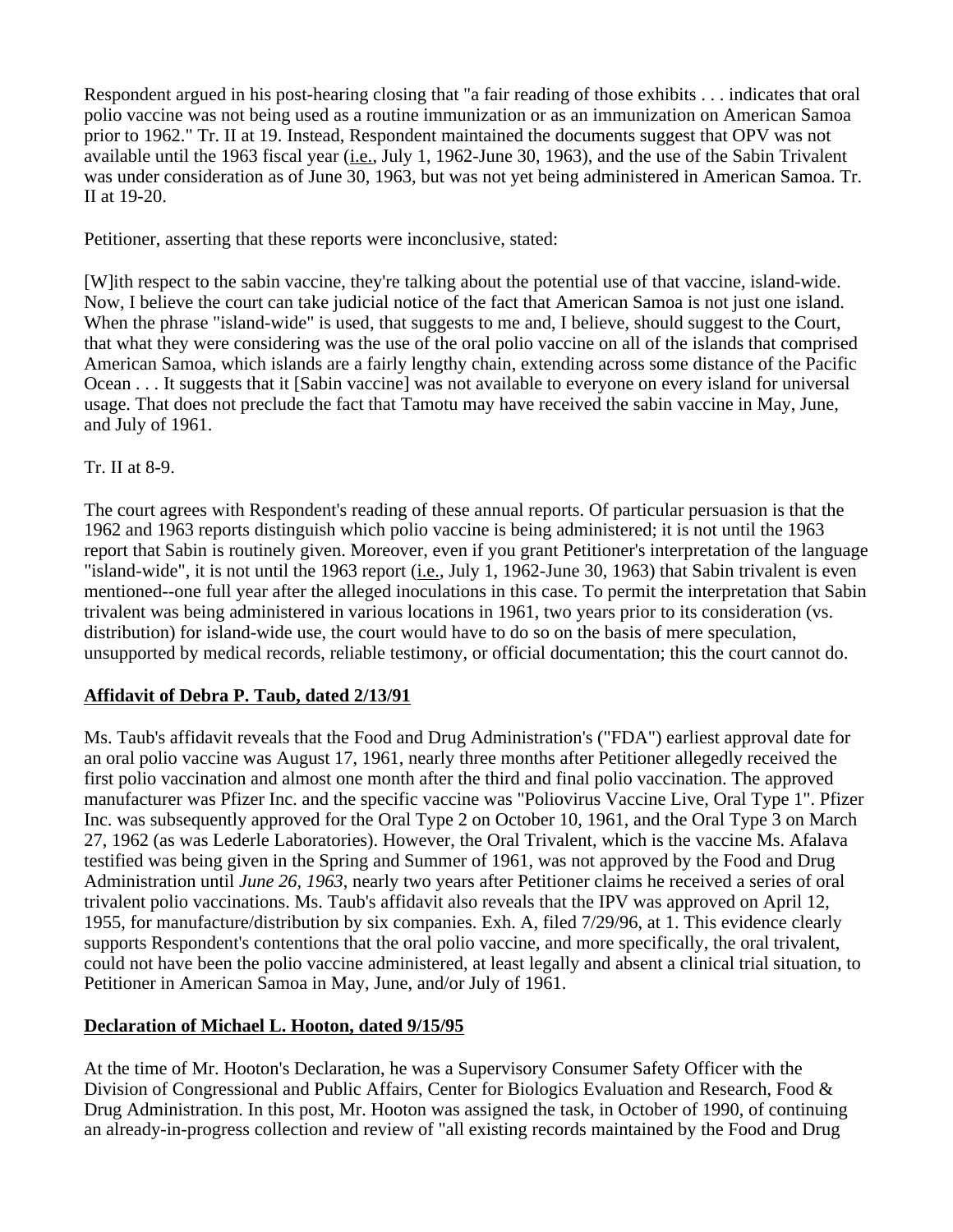Administration concerning the oral polio vaccine (OPV)." R Exh. B, filed 7/29/96, at 1. Mr. Hooton prepared the Declaration in another case  $\frac{(16)}{10}$  in response to the Department of Justice's request "to provide" information concerning the records of clinical studies carried out on OPV as part of the requirement for a manufacturer to obtain a U.S. license for marketing a biological product, including OPV." R Exh. B at 2. Mr. Hooton stated that he reviewed the official product license applications and the clinical studies documentation of three companies which were originally granted licenses to manufacture OPV; they were Pfizer Laboratories, Wyeth Laboratories, and Lederle Laboratories. $(17)$  He indicated that "to the best of [his] knowledge, these three manufacturers are the only manufacturers to have conducted clinical trials with OPV in the U.S., in the 1950s in pursuit of licensure, and are the only manufacturers that filed a Product License Application (PLA) for a U.S. License for marketing OPV during the late 1950's or early 1960's." R Exh. B at 2. After reviewing other FDA records, including correspondence and notes from meetings, Mr. Hooton concluded that only Pfizer, Lederle, and Wyeth conducted OPV field trials or studies throughout the U.S. in the 1950's; moreover, American Samoa was not listed as a test site. R Exh. B at 3-4. Mr. Hooton's Declaration makes it more likely than not that OPV clinical trials were not conducted in American Samoa during the time of Petitioner's inoculations; once again, it would be speculation on the court's part to believe otherwise without persuasive support.

Presumably in response to the information provided by Mr. Hooton, Respondent contacted the various laboratories involved with the manufacture of OPV for information on any clinical trials conducted by them. Respondent's results from that request are detailed below and substantiate Mr. Hooton's statements that there is no affirmative information linking OPV with clinical trials being conducted in American Samoa in the Spring and/or Summer of 1961.

# **Letter from Alice Gianni of American Home Products Corp., dated 7/23/96**

Respondent specifically requested information from the American Cyanamid Company on clinical polio trials conducted in American Samoa $\frac{(18)}{8}$ . Ms. Gianni indicated they "have been unable to locate any information" on the subject. $\frac{(19)}{28}$  R Exh. C, filed 7/29/96, at 1.

# **Letter from Hedy M. Powell of Wyeth-Ayerst Laboratories, dated 7/24/96**

Ms. Powell advised that while her company was looking into the request for a final answer, she had "never heard of any clinical study with any biological being performed by Wyeth/Wyeth-Ayerst in American Samoa." R. Exh. D, filed 7/29/96, at 1.

# **Letter from Sabrina E. Allan of Pfizer Inc., dated 7/25/96**

Ms. Allan noted that "given that these trials occurred over thirty years ago, we have been unable to find any comprehensive record or set of records that address this issue." However, information which was obtained revealed that Pfizer sponsored trials in four states in Spring-Summer 1961. Ms. Allan further stated that she was "unable to find any reference to trials conducted in America Samoa", but that Pfizer would continue searching their records on this issue. R Exh. E, filed 7/29/96, at 1-2.

Petitioner contended that Respondent's documentation, i.e., the annual reports and the letters from Mr. Hooton and the various manufacturers, was inconclusive and circumstantial. Particularly, Petitioner asserted that Mr. Hooton's declaration and the letters from the various manufacturers addressed only clinical trials; and therefore, did not "preclude the existence of test shipments or isolated shipments to American Samoa." Tr. II at 9-10. Afterall, Petitioner noted, Tamotu's vaccinations were administered in the month(s) immediately preceding the approval of licenses, thus implying tests of some sort, formalized or isolated shipments, would be likely or at least plausible. Tr. II at 9-10.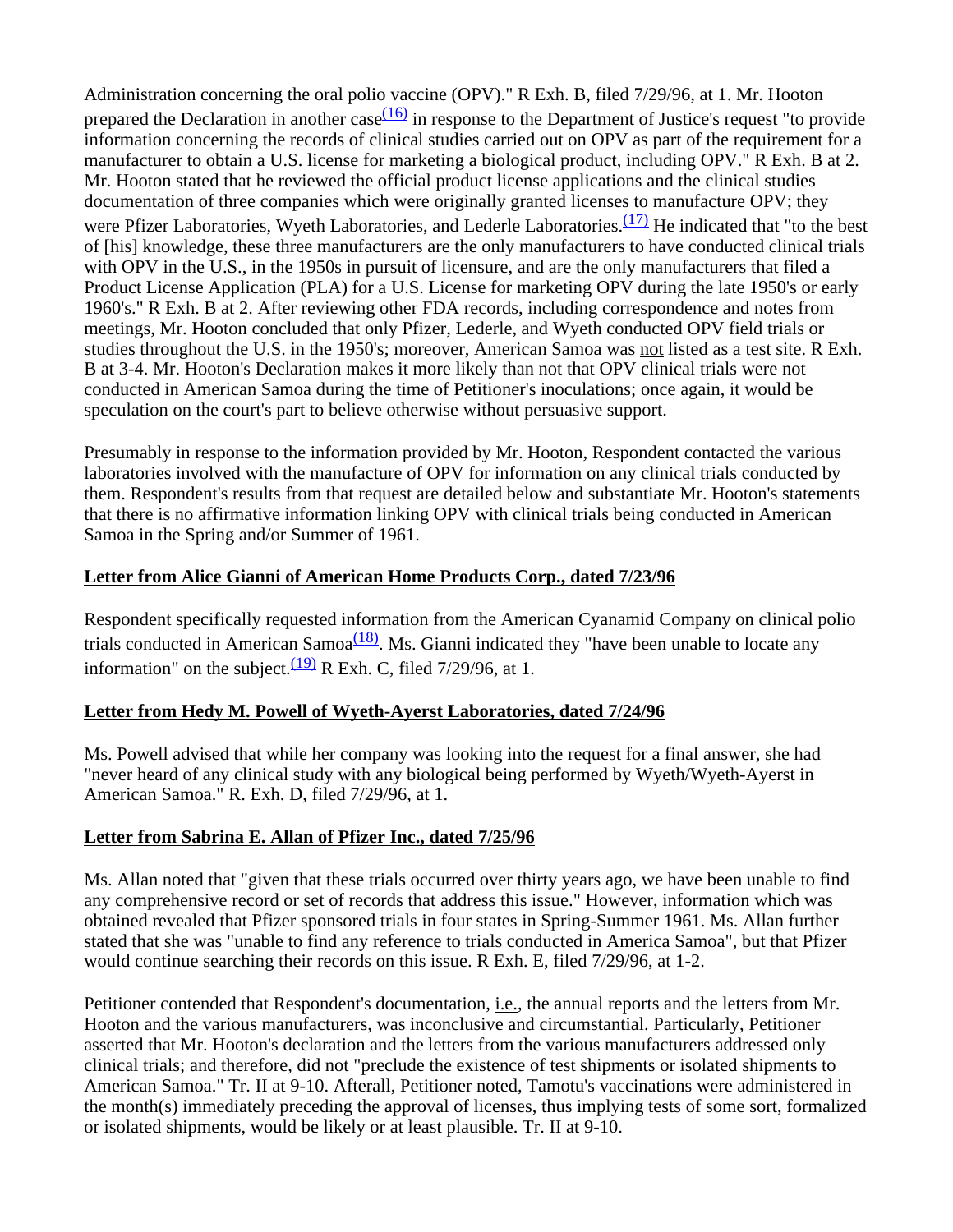Respondent argued the information clearly showed no trials were conducted in American Samoa, and testing in the territory would have been impractical; whereas trials conducted in the U.S. (Mainland) would have cost less and provided easier access to follow up. Tr. II at 16-17. Moreover, Respondent noted that while Petitioner implied that a foreign county could have supplied the OPV to the island for the time period at issue, no evidence was presented in support of this allegation $\frac{(20)}{20}$ , and even Ms. Afalava testified that the vaccine was from a U.S. manufacturer. Tr. II at 17, 18.

Based on Respondent's and Petitioner's own persuasive evidence and without substantiation, versus mere speculation, of Petitioner's claim that isolated shipments of trivalent OPV made their way to American Samoa, prior to its approval by the FDA in June 1963, the court cannot accept Petitioner's argument that he received the trivalent OPV in May-July 1961. At most, the court can conclude that if a polio vaccine was administered to Petitioner in May 1961-July 1961, it was the inactivated polio vaccine.

#### **III. CONCLUSION**

In conclusion, Petitioner has not met his burden of proving by a preponderance of evidence that it is more likely than not that he received the trivalent OPV beginning in May 1961. Within fourteen days after the receipt of this Decision and Order, Petitioner shall confer with Respondent and contact this court, via my law clerk, Meredith A. Mills, at (202) 504-2183, with three possible dates and times for the next status conference to be held in this matter. The Petitioner shall be prepared to discuss the nature of any further proceedings in this IPV case and/or the need for court resolution of any outstanding issues.

# **IT IS SO ORDERED.**

Gary J. Golkiewicz

Chief Special Master

1. The statutory provisions governing the Act are found at 42 U.S.C.A. §300aa-1 *et seq*. (West 1994 and Supp. 1997). Hereinafter, for ease of citation, individual sections of the Act will be cited without reference to 42 U.S.C.A.

2. Petitioner was born on August 5, 1960, in American Samoa. See Memorandum in Support of Petition for Compensation, filed 10/1/90, at 1.

3. The Vaccine Injury Table provides that paralytic polio is a presumptively compensable injury if the first symptom or manifestation of the onset occurs within 30 days of an oral polio vaccine (i.e., polio vaccine "other than Inactivated Polio Vaccine") in a non-immunodeficient recipient. The injury must occur within 6 months of the OPV if the recipient is immunodeficient. Any other claimed injury relating to OPV must be proven under an actual causation theory. The only presumptively compensable injury under the inactivated polio vaccine is anaphylaxis or anaphylactic shock, which must occur within 24 hours (while not applicable to this case, the table was later revised to reduce the time period to 4 hours) of the administration. Any other illness or injury claimed due to IPV must be proven by causation in fact. See §300aa-14(a).

4. See Affidavit of Diana Tuinei, dated 11/25/96, filed 1/22/97, at 1-2. Ms. Tuinei was the Director of Public Health Nursing for the American Samoan Department of Public Health Services at the time of her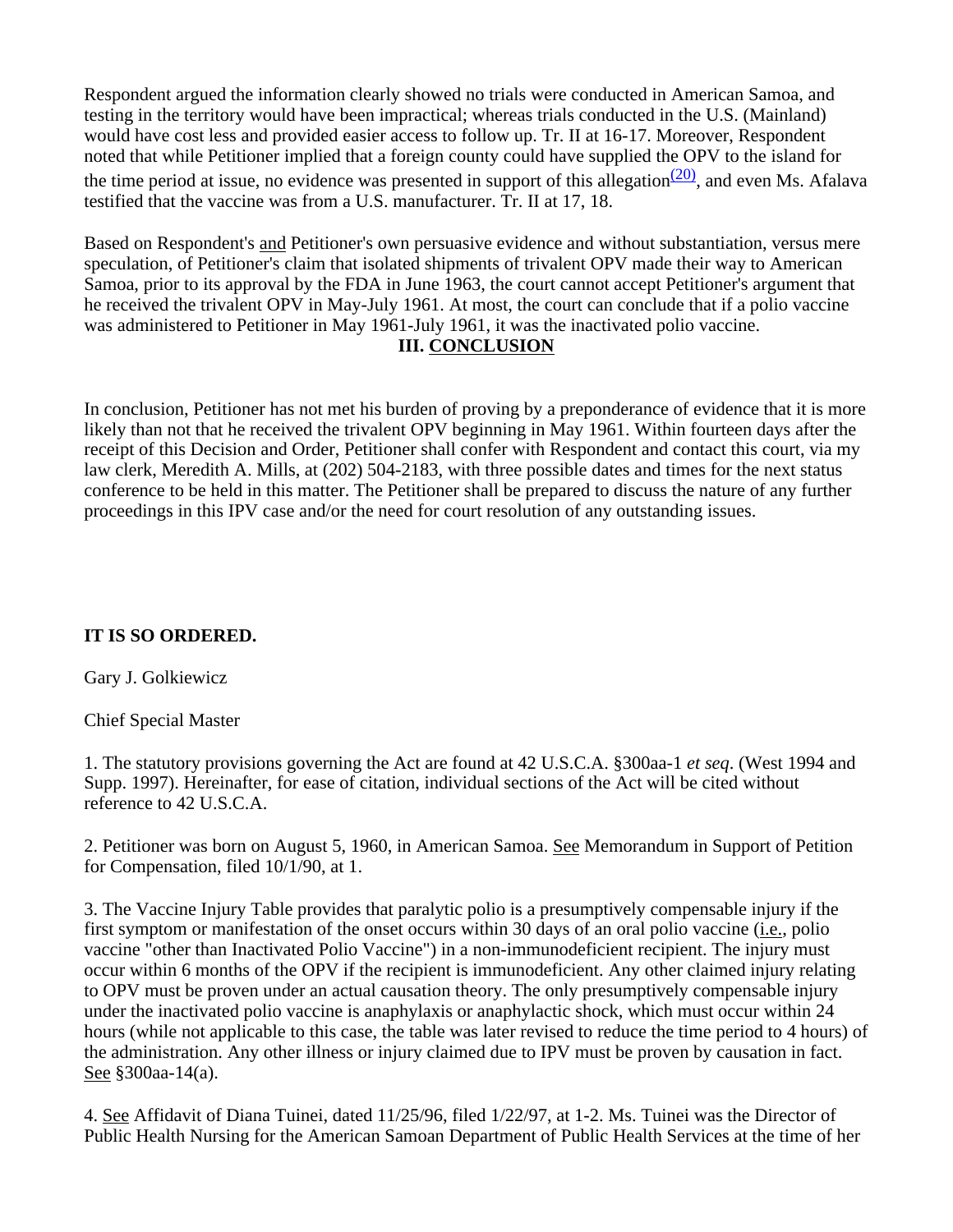testament. See also Affidavit of Stanley T. Kaleczyc, dated 8/2/91, filed 8/5/91, at 3-4 (wherein attached was the June 11, 1991 letter from Dr. Iotamo T. Saleapaga, Director of Health Services for the LBJ Tropical Medical Center in Pago Pago, American Samoa, indicating that the medical records for Petitioner, prior to June 1968, have been destroyed).

5. Two issues remain in this case which will require resolution in the future if this case proceeds further. First, when did Petitioner actually receive his IPV vaccinations? The medical records are conflicting. Second, depending on the vaccination dates established, does the onset of Petitioner's poliomyelitis, which Petitioner concedes occurred before July 1961 (Tr. II at 25), preempt compensation? That is, does the evidence show that Petitioner suffered poliomyelitis prior to his vaccinations? The court does not require resolution of these questions to determine the probability that Petitioner received an OPV in May 1961-July 1961, as alleged. Instead, the court will withhold determination of these issues unless and until such time as they become relevant by Petitioner's desire to proceed with his IPV case under an actual causation theory. The parties will then be offered the opportunity to expand upon the arguments presented in their closings on May 12, 1997, with respect to these two issues, and a factual decision will be rendered thereafter.

6. The hearing conducted on January 13, 1997, will be referenced as "Tr. I at #"; the parties' oral closings presented May 12, 1997, will be referenced as "Tr. II at #".

7. Ms. Afalava stated she prepared about 40 or 50 vaccination cards as Assistant Director. Tr. I at 13.

8. Ms. Afalava's testimony was slightly unclear about how the information got into the computer, from where or whom, and which office the computer system was with. Ms. Afalava later testified that the village nurses filled in the records and then "merge[d] [this information] inside the computer, the Government computer system." Tr. I at 27.

9. Ms. Afalava could not confirm whether the printout she reviewed in 1990 was still available or in the custody of the Public Health Office at the time of the hearing. Tr. I at 14-15. However, she indicated that the person to contact for that information would be Diana Pele, a.k.a. Diana Tuinei, who was the Director of the Public Health Office in January 1997. Tr. I at 35-36. Ms. Tuinei's affidavit, dated 11/25/96, filed 1/22/97, indicated that Petitioner's early immunization records cannot be found.

10. In 1960, Ms. Afalava worked as a village nurse in an island off of American Samoa; in 1961, she was at the public health office as an office nurse. Tr. I at 12.

11. Again the testimony is unclear. Ms. Afalava also testified that at one time, before the nurses placed the orders through the medical supply office, the vaccines were ordered "straight...through the United States"; the vaccines arrived packed in dry ice. Tr. I at 13, 16.

12. In contrast, Ms. Afalava also testified that "[t]he Navy was finished *in 1950* from our country over here." (Emphasis supplied) Tr. I at 22-23.

13. Ms. Hail attested she contacted a number of individuals and/or organizations for informational assistance. They included: Bob Snyder in the Immunization Division for the Center for Disease Control, Lederle Laboratories through the American Cyanamid Company (See Affidavit of Julie Hail, dated 8/11/92, filed 8/17/92, at 3), Dr. Roland Sutter at the Center for Disease Control (Dr. Sutter is a renowned researcher in the polio vaccine field), Dr. Richard Leonards, U.S. Department of Health, U.S. Department of Defense, U.S. Department of the Navy, U.S. Department of Administration, Eli-Lilly and Company, Thomas Registries, Salk Institute, the International Polio Network, Public Health Facility in American Samoa (as managed by the Public Health Services Division of Hospitals and Clinics) (See Affidavit of